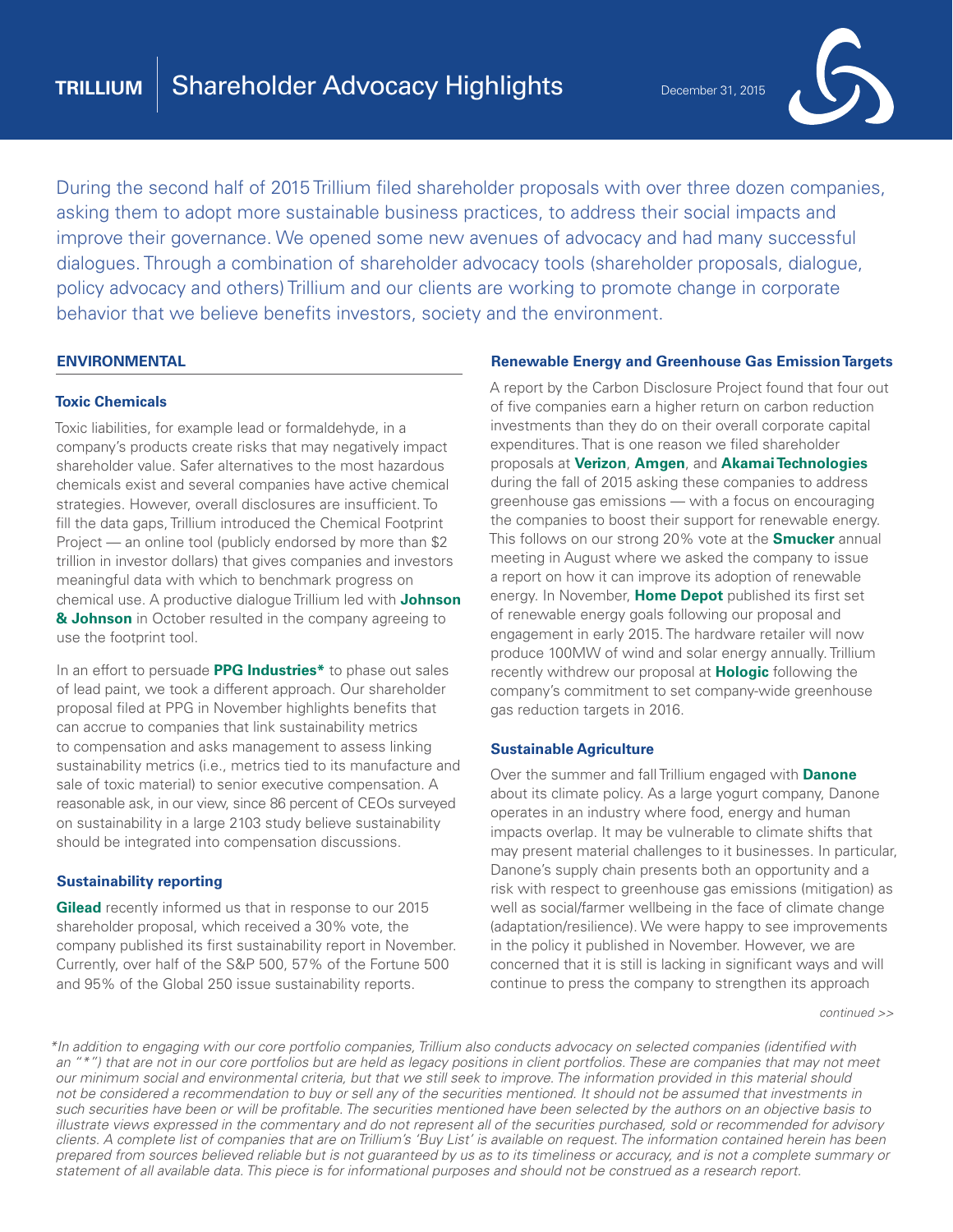to mitigating its climate change impact and to helping the farmers in its supply chain to build resilience. In July, following engagement with Trillium and other investors, **General Mills** publicly announce improved policies to protect bees and other pollinators from the impacts of pesticides.

## **Food Waste**

Food waste is a new addition to our work on sustainable agriculture. We have begun to address food waste because about 40% of the food produced in the U.S. is wasted rather than eaten. Due to the resource demands of agriculture, 25% of U.S. water use, 30% of fertilizer and 31% of cropland go into the production of food that feeds only landfills. Another way to look at the environmental magnitude of food waste is that if global food waste was a country, its carbon footprint would rank third, behind only China and the U.S. In addition to on-going dialogues with **Starbucks**, **Target**, **Panera Bread**, **Costco** and others, we filed the first shareholder proposal on food waste at **Whole Foods Market** in November. We believe a comprehensive approach to food waste will serve as a means for companies to reduce GHG emissions, save resources and money, and feed those in need.

### **Deforestation**

Continuing our work on deforestation, one of the primary causes of climate change and the second largest man made source of carbon, we have filed shareholder proposals on sustainable palm oil sourcing at **Church & Dwight** and **WhiteWave Foods**. These proposals ask each company to strengthen their policies and practices to ensure that the palm oil they source has not contribute to clearance of ecologically valuable forests in Southeast Asia.

#### **SOCIAL**

#### **Worker Safety**

Recent tragedies at apparel and garment factories, including the Rana Plaza building collapse in Bangladesh which killed over 1,100 people, have raised awareness and increased scrutiny of factory working conditions. This heightened scrutiny brings additional risk for companies that rely on factories in countries with weak enforcement of building and health and safety standards; important risks include litigation, reputational damage, supply chain disruptions and financial impacts. Following **Nordstrom's** disclosure that 46% of Nordstrom Product Group's volume in 2014 was sourced from factories that it categorized as "At-Risk", we filed a shareholder proposal in November asking the company to identify and curtail human rights risk in its supply chain.

#### **Gender Pay Gap**

There has been increasing attention paid in the last year to the fact that the median income for a woman working full time in the United States is reported to be only 78 percent of that of their male counterparts. This gap has largely remained flat over the past decade. In an effort to have an impact at a deeper level on this issue we initiated shareholder proposals this fall on the gender pay gap at **Citigroup** and **American Express**.

### **Racial Diversity**

In 2013, the U.S. Equal Employment Opportunity Commission reported racial minorities comprised 35.9 percent of the private industry workforce, but just 12.2 percent of executives and managers. It is obvious, that employment and advancement barriers persist in many businesses. According to the United States Census Bureau, African-Americans and Hispanics have been consistently underrepresented in science, technology, engineering and mathematics (STEM) occupations. In 2011, blacks represented 11 percent of the total work force but only 6 percent of STEM workers. Hispanics were 15 percent of the total work force and 7 percent of STEM workers. Because **Adobe Systems** and **Citrix Systems** do not publicly report complete EEO-1 data — furthering investors' inability to assess commitment to diversity — Trillium filed shareholder proposals in October and December seeking transparency on workplace diversity.

#### **LGBT non-discrimination**

Even though we are gratified by the U.S. Supreme Court decision recognizing same-sex marriage, we continue to be deeply concerned about workplace discrimination. Unfortunately, it is still legal in 29 states to be fired for being gay and 32 states for being transgender. For that reason we continue our decades long work to ensure the companies we invest in provide fully inclusive LGBT non-discrimination policies. Over the summer, **UNFI** and **F5** responded positively to our engagement and updated their non-discrimination policies to cover all LGBT workers. And in October we filed a shareholder proposal at **J B Hunt** asking it to update its policies. We also filed similar proposals at **Southwestern Energy** and **First Republic Bank** in November. Finally, we have been urging Texas-based companies to join *Texas Competes*, an organization working to prevent Texas from adopting legislation that would permit discrimination based on sexual orientation and gender identity.

#### **Income Inequality**

In November and December, we filed shareholder proposals at **Chipotle Mexican Grill**, **TJX Companies** and **Panera Bread** urging them to adopt principles for minimum wage reform. Americans have become increasingly aware of the problem of low wages and economic inequality. For that